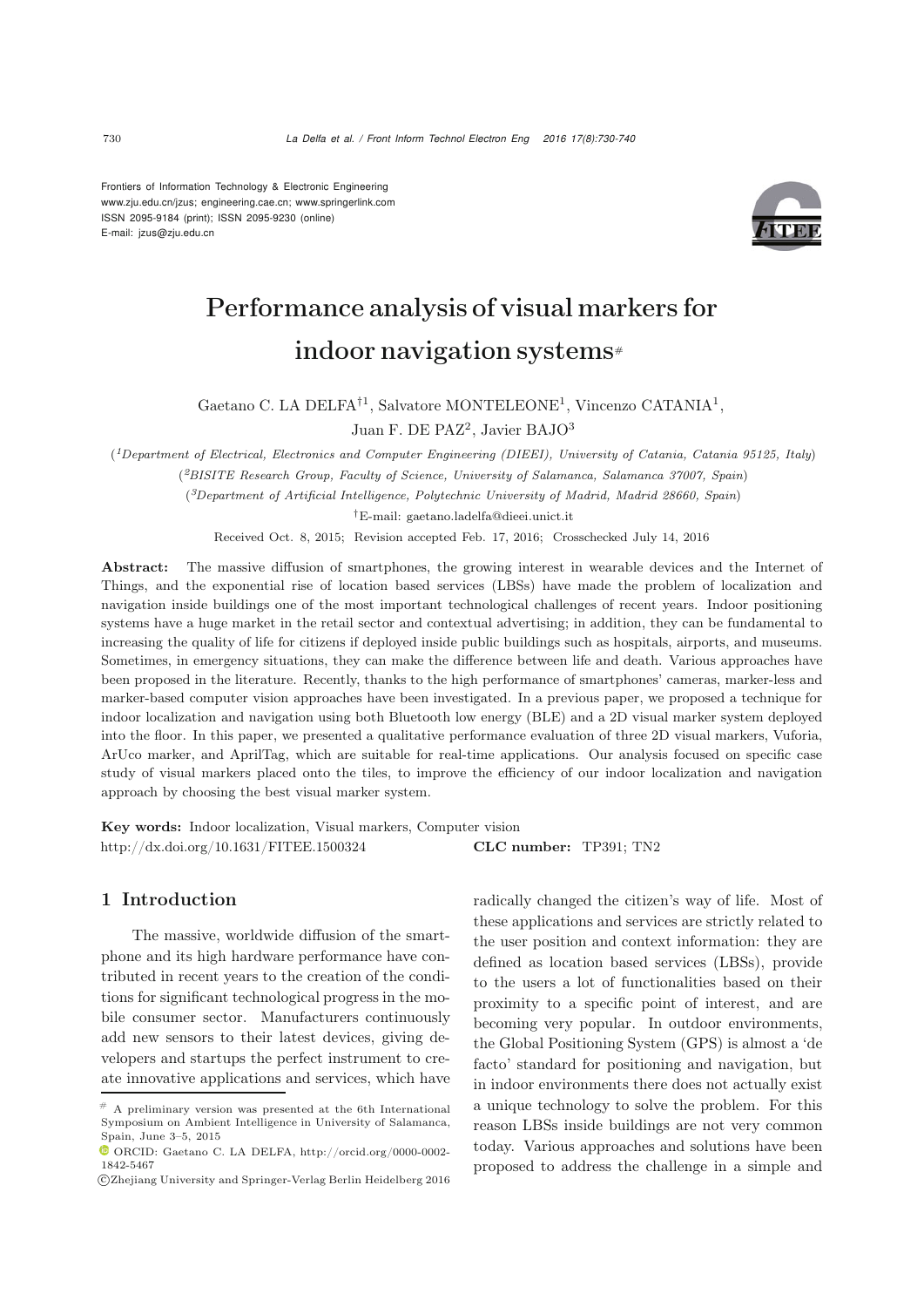scalable way, and also a lot of commercial solutions are appearing on the market (Mautz, 2012). Among these, the most successful are those that take advantage of the hardware/sensors of the smartphone to extract contextual information and use them to localize the user. In Fig. 1, we give a brief and nonexhaustive summary of the main techniques used for indoor localization.



Fig. 1 Overview of the main indoor localization and navigation techniques

Dead reckoning systems use accelerometers, magnetometers, and gyroscope sensors embedded in the smartphones to provide a fast estimate of the user position. Because of high drift errors introduced by the sensors, usually a step counter is used to calculate the covered distance and a periodical recalibration is performed to reset from the error (Beauregard and Haas, 2006; Li *et al.*, 2012; Buchman and Lung, 2013; Liu *et al.*, 2013; Bajo *et al.*, 2015). Received signal strength indication (RSSI) systems exploit the RSSI of the radio signals present in the environment, typically, wireless-fidelity (Wi-Fi) signals, available for free in public buildings, or, recently, Bluetooth low energy (BLE) signals. They use triangulation and trilateration or, more frequently, information from a previously generated RSSI fingerprint database of the environment to estimate the position of the user (Fuchs *et al.*, 2011; Liu *et al.*, 2012; Buchman and Lung, 2013; Han *et al.*, 2014; Bajo *et al.*, 2015). Audio systems exploit controlled (usually malls, consumer stores, and museums are equipped with loudspeakers) or uncontrolled ambient sounds (for example, acoustic background fingerprint) to allow a simple smartphone to cheaply determine its location (Mandal *et al.*, 2005; Tarzia *et al.*, 2011). Magnetic field systems use the indoor ambient magnetic fields (caused, for example, by elevators, escalators, doors, or pillars) to build a magnetic map of the

environment. This map is used by the smartphone to solve the indoor localization problem (Haverinen and Kemppainen, 2009; Subbu and Sasidhar, 2011). Visible light communication (VLC) systems exploit the susceptibility of light emitting diodes (LEDs) to amplitude modulation at high frequencies to transmit information into the environment. If the frequency is greater than a flicker fusion threshold, the lighting functionality is preserved because the modulation is not perceivable by the human eyes, and it is possible to perform accurate indoor positioning (Danakis *et al.*, 2012; Jovicic *et al.*, 2013). Recently, thanks to high performance cameras and high computational capabilities of new generation smartphones, researchers are focusing on computer vision systems which rely on complex, CPU-intensive (1) marker-less or (2) marker-based computer vision algorithms to determine the position of the user in the environment (Saito *et al.*, 2007; Arias and April, 2011; Chandgadkar and Knottenbelt, 2013). Usually, hybrid techniques and technologies are used to improve the accuracy, reduce costs, and enhance the performance of the whole indoor positioning system (Wang *et al.*, 2012; Zachariah and Jansson, 2012).

This work is an extension of our previous one (La Delfa *et al.*, 2015). In particular, in the present paper we extended the related work section, by going deeper in the presentation of some papers, and by introducing some other interesting indoor localization solutions, such as IndoorAtlas, which is based on the magnetic fields. Moreover, Section 4 further focuses on the presentation of the most important visual markers in the literature, shows the experimental results we obtained by analyzing three kinds of markers, Vuforia, ArUco marker, and AprilTag, and introduces a benchmarking tool useful for comparing the performance of such markers under different conditions.

# 2 Related work

Indoor navigation is now a very hot topic with a lot of research over the last decade, and there have even been some commercial solutions actually used in places such as museums or big shopping centers. Various solutions have been proposed in the literature. They can be classified, from the point of view of approach, into two main categories: the first exploits data coming from sensors to track the user or detect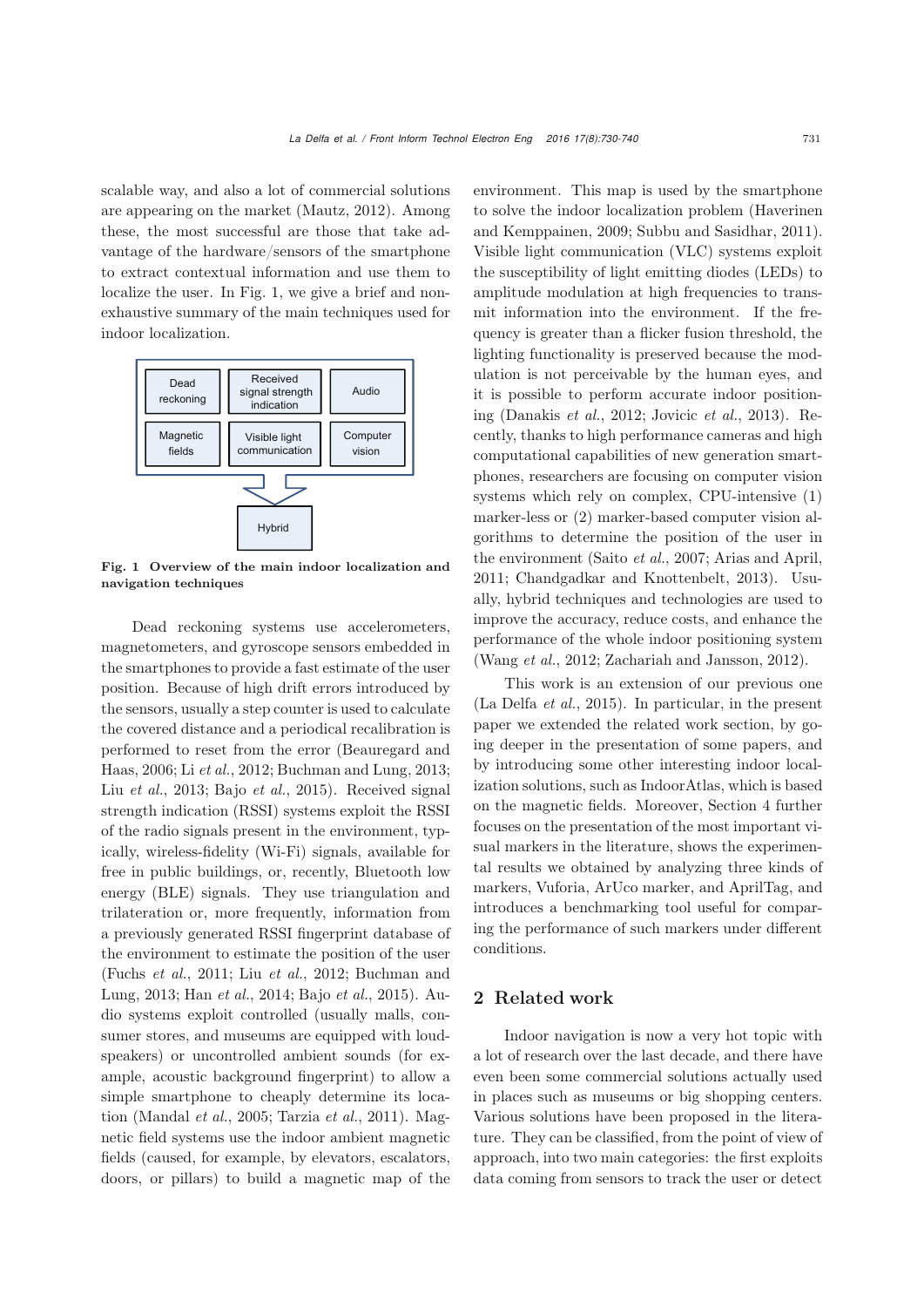his/her position, and the second uses the information extracted from cameras and computer vision techniques to reach the same goal. In the following, we present an overview of proposals belonging to both categories.

#### 2.1 Sensor-based approaches

Researchers from Duke University proposed Un-Loc (Constandache *et al.*, 2010; Wang *et al.*, 2012) to face the problem by both resetting the drift error generated by the smartphone inertial sensors and avoiding any previous knowledge of the building. Their approach merges environmental sensing and dead reckoning to realize an indoor navigation system, based on the hypothesis that certain locations in indoor environments present—in the sensor domains—identifiable signatures (landmarks) generated by elevators, escalators, Wi-Fi, etc. They use dead reckoning to track the user, and periodically reset the error when the user encounters a landmark. The estimation of the landmark positions (initially unknown) and the identification of new ones are performed by elaborating the data coming from all the users: every new user improves the previous measurements. Jovicic *et al.* (2013) suggested the use of LEDs and VLC to localize the user inside an environment in an accurate way. On the transmitter side, the modification to the LED lighting infrastructure is cheap and simple—power-efficient switch-mode amplifiers are already present on the LED lamps, so the only cost comes from the programmable logic devices which drive the amplifier; on the receiver side, Harald Haas (one of the pioneers in this field) showed that it is possible to exploit the rolling shutter effect of complementary metal oxide semiconductor (CMOS) based camera sensors (Meingast *et al.*, 2005) to let a mobile phone decode the information transmitted by the LEDs' infrastructure (Danakis *et al.*, 2012). Several startups such as ByteLight proposed indoor navigation commercial solutions based on VLC. Other researchers and startups tried to use magnetic fields for positioning. One of these startups, IndoorAtlas (Haverinen and Kemppainen, 2009), inspired by the capability of some animals that use the Earth's magnetic fields for orientation detection and navigation, proposed a commercial indoor positioning solution based on a similar principle. They supposed that modern buildings often contain steel structures, which create a sort of magnetic fingerprint of the environment and then they exploited these anomalies to localize the user. Apple and Google included application programming interface (API) for indoor positioning in their software development kits (SDKs) for iOS and Android. Apple, in particular, provided an enhancement on its core location framework to let developers make an easy transition between outdoor and indoor navigation. Moreover, they provided for free a new portal to add or edit local business listings (with some features such as public access in the building, one million or more of visitors per year, Wi-Fi enabled, etc.): Apple Maps Connect. The listings (or corrected listings) appear on Apple Maps on the personal computer (PC) and the mobile, so the user can track himself/herself inside them. Behind the scenes, Apple (and Google, which offers a similar feature) uses mixed technologies such as Wi-Fi fingerprint, BLE iBeacons (Martin *et al.*, 2014; Villarrubia *et al.*, 2014), and dead reckoning to perform the indoor localization task. The list of approaches, techniques, and technologies to solve such a complex problem is actually very long.

#### 2.2 Computer-vision-based approaches

Among all of these, as aforementioned, researchers are focusing on computer vision algorithms which use (1) marker-less approaches or (2) markerbased approaches for indoor localization. Markerless approaches are used when visual markers are undesirable because of aesthetic reasons; they rely on what the camera sees to deduce the position of the user and usually require pre-knowledge of the environment: images are captured at predefined locations and processed to extract unique features. A database of these features is created, along with the associated camera position and orientation, and it is used as a visual fingerprint of the building (Aider *et al.*, 2005; Torres-Solis *et al.*, 2010; Bitsch Link *et al.*, 2012). Unfortunately, marker-less systems are really CPU-intensive and often require a considerable workload before they can start to work and need frequent recalibrations. Moreover, if the environment changes for some reason, depending on how relevant the changes are, the visual fingerprint needs to be recreated. Marker-based approaches rely on 2D visual markers, which can be easily decoded even by a low-cost smartphone, to let the user track his/her position inside buildings. Ecklbauer (2014) proposed the recognition of multiple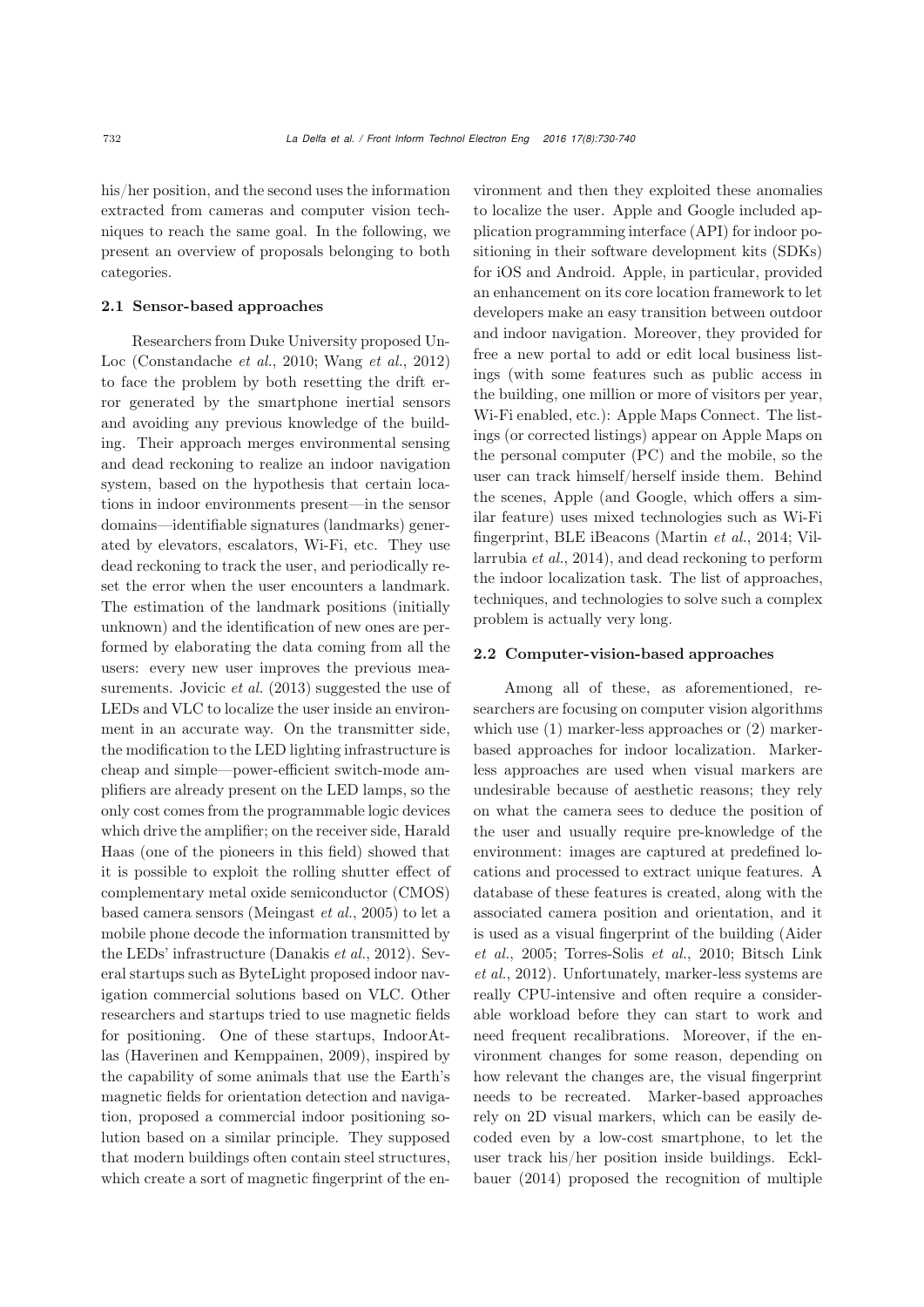custom ArtoolKit visual markers in a camera image to deduce the position of an Android smartphone, with no additional data sources, except the knowledge of the markers' positions. Moreover, in the first part of his thesis, he compared the detection/ decoding performance of QR-code against that of ArtoolKit markers, showing some interesting measurements about speed detection and detection rate under different light conditions and for different sizes of markers. Mulloni *et al.* (2009) proposed a similar technique used for continuous navigation through a smartphone inside a building. Chandgadkar and Knottenbelt (2013) proposed a simple color-based 2D visual marker to obtain the user position and orientation and a step detection algorithm to track the user between two markers. The system relies on the robust OpenCV library for marker detection and for avoiding obstacles along the path. Despite the simplicity and scalability of these techniques, there are some drawbacks such as (1) the need for a line of sight, (2) the sensitivity to light changes, (3) the size of the marker, which must be as small as possible in order to be minimally invasive, (4) the fact that the APP does not work in real time, and (5) the cognitive workload for the user who has to look for the marker in order to auto-locate himself/ herself (these procedures, if annoying for fullysighted people, can become very difficult for people with visual deficits). To overcome these drawbacks, we proposed previously a hybrid approach which uses BLE to locate the user when there is no line of sight (and the localization APP is in background mode) or a 2D visual marker system deployed on the floor (in order to let the user auto-locate himself/herself without any cognitive workload: in fact when he/she launches the APP in navigation mode, the camera is in the palm of his/her hand and will be directed towards some part of the floor) to estimate the position with a good level of accuracy (depending on the density of tags) (La Delfa and Catania, 2014). To guarantee efficiency, accuracy, minimal invasivity, and real-time performance for our system, it is important to choose the right marker according to the particular situation of deployment. In the previous paper we proposed the use of an ArUco marker. We evaluated in a qualitative and empirical way the performance of three 2D visual markers: a Vuforia frame marker by Qualcomm (2014), an ArUco marker by the A.V.A. group from University of Cordoba (Garrido-Jurado *et al.*, 2014), and an April-Tag from the University of Michigan (Olson, 2011; Richardson *et al.*, 2013). In particular, we focused on the following features: (1) needed marker size for correct detection (the smaller the marker is, the less invasive the system will be); (2) detection and decoding speed (it is important to guarantee an almost real-time performance); (3) sensitivity to changes in light conditions, blurring (caused by fast movements of the user), and partial occlusion. We chose these markers because they are well-documented, opensource (AprilTag and ArUco), or with a free-touse SDK (Vuforia) available, and have good global performance.

# 3 Visual markers deployed on the floor: requirements

To realize an efficient indoor navigation system using 2D visual markers deployed on the floor, a critical point is the choice of the visual marker which best fits the particular place of deployment. We focus on some of the intrinsic features of the system, and on how we can exploit them to improve the performance:

1. Almost uniform, prior-known background pattern of the floor as shown in Fig. 2a. It is possible to use this feature to improve the speed of the decoding algorithm and to reduce the physical size of the marker.

2. Almost fixed, prior-known size of the marker inside the frame as shown in Fig. 2b. It depends on the distance between the camera (which is on the palm of the hand) and the floor, and makes it easier and faster to find the marker in the frame, which brings an improvement to the detection speed.

3. Major probability for the marker to be in the upper part of the frame as shown in Fig. 2c, due to the fact that when the user launches the APP to navigate inside a building, he/she moves forward. It is possible to analyze a sub-portion of the frame and further improve the detection speed or use the saved time to apply some filters to the sub-portion in order to enhance the quality of the image.

4. Prior-known marker positions. So, it is possible to reduce the errors by considering that each decoded marker must be one in the boundary of the previously decoded marker.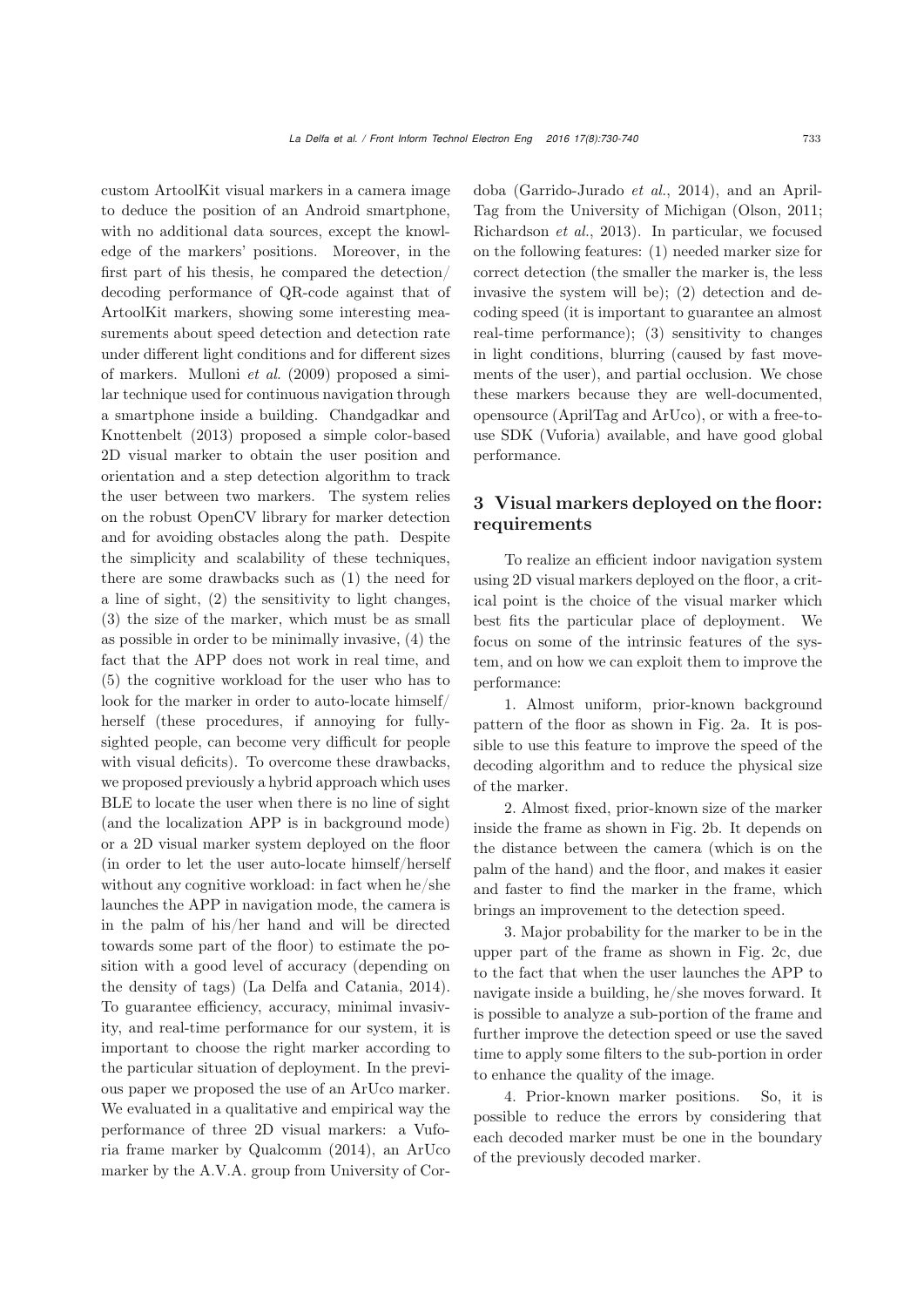

Fig. 2 Uniform background pattern of the floor (a), the maximum size of the marker inside the frame (b), and the major probability for the marker to be in the upper part of the frame (c)

The characteristics that the chosen marker must have, considering that the user is moving when using the system (usually with low speed), are:

1. Small size: This feature is required to reduce the invasivity of the system. We have to find the best compromise among size, speed of detection/ decoding, and robustness of the algorithm.

2. Real-time detection: To make the autolocalization process through visual markers transparent for the final user, the detection must be as fast as possible.

3. Robustness to changes in light conditions: This feature is required because typically the marker will be deployed in highly dynamic environments characterized by the presence of other people, on/off switching of lights, shadows, etc.

4. Robustness in detecting blurred or out-offocus markers, caused by movement which is too fast.

In the next section, we give a brief overview of the most famous markers and discuss specifically three 2D visual markers which best fit our requirements: Vuforia, ArUco marker, and AprilTag.

# 4 Real-time visual markers: Vuforia, ArUco, and AprilTag

A visual marker system is composed of a set of 2D visual markers and a computer vision algorithm to detect and decode each marker using a smartphone camera or other computer vision technologies. Today, thanks to their low cost, flexibility, and simplicity (a simple smartphone is able to generate and read most of them), there are several visual markers in the market. Fig. 3 shows some of them. The most well-known and used visual marker is probably the QR-code (Fig. 3a) (Denso, 2010): it can store up to 4296 alphanumeric characters, and contains a Reed-Solomon error correction algorithm (Wicker and Bhargava, 1994), which allows for decoding of even partially occluded or degraded QR-



Fig. 3 Visual markers examples: (a) QR-code; (b) Aztec code; (c) ArtoolKit; (d) intersense; (e) Bokode compared to normal visual markers

codes. Moreover, it is opensource, well-documented and there are hundreds of free libraries to generate and decode it. Unfortunately, it does not have real-time performance, which makes it unsuitable for our purposes. Aztec code (Fig. 3b) (Longacre and Hussey, 1997) is similar to the QR-code (large amount of stored data, Reed-Solomon error correction algorithm), but it does not need a white border to be correctly decoded. To guarantee real-time performance, usually a visual marker which stores just a simple binary code is used. An example (Fig. 3c) is the ArtoolKit marker (Kato and Billinghurst, 1999). Originally developed in 1999 by Hirokazu Kato, the ArtoolKit library relies on a template-matching algorithm to detect the marker. Thanks to that, the shape of an ArtoolKit marker can theoretically be any image, surrounded by a black square. Other than the classical square markers we also have circular markers, which are more robust against perspective distortion and more precise; intersense (Naimark and Foxlin, 2002), shown in Fig. 3d, is a commercial, patented, circular marker with high performance. Fig. 3e shows Bokode, an innovative marker invented by the MIT Media Lab (Mohan *et al.*, 2009), which is circular and has a diameter of just 3 mm. It can store a large amount of data, is readable from 4 m with a normal camera, and works by exploiting the Bokeh effect, which occurs when the camera is out of focus. The one in Fig. 3e is an active Bokode which uses a red LED as the light source, but the MIT Media Lab has also created a passive Bokode which can work without an LED or any power source (a simple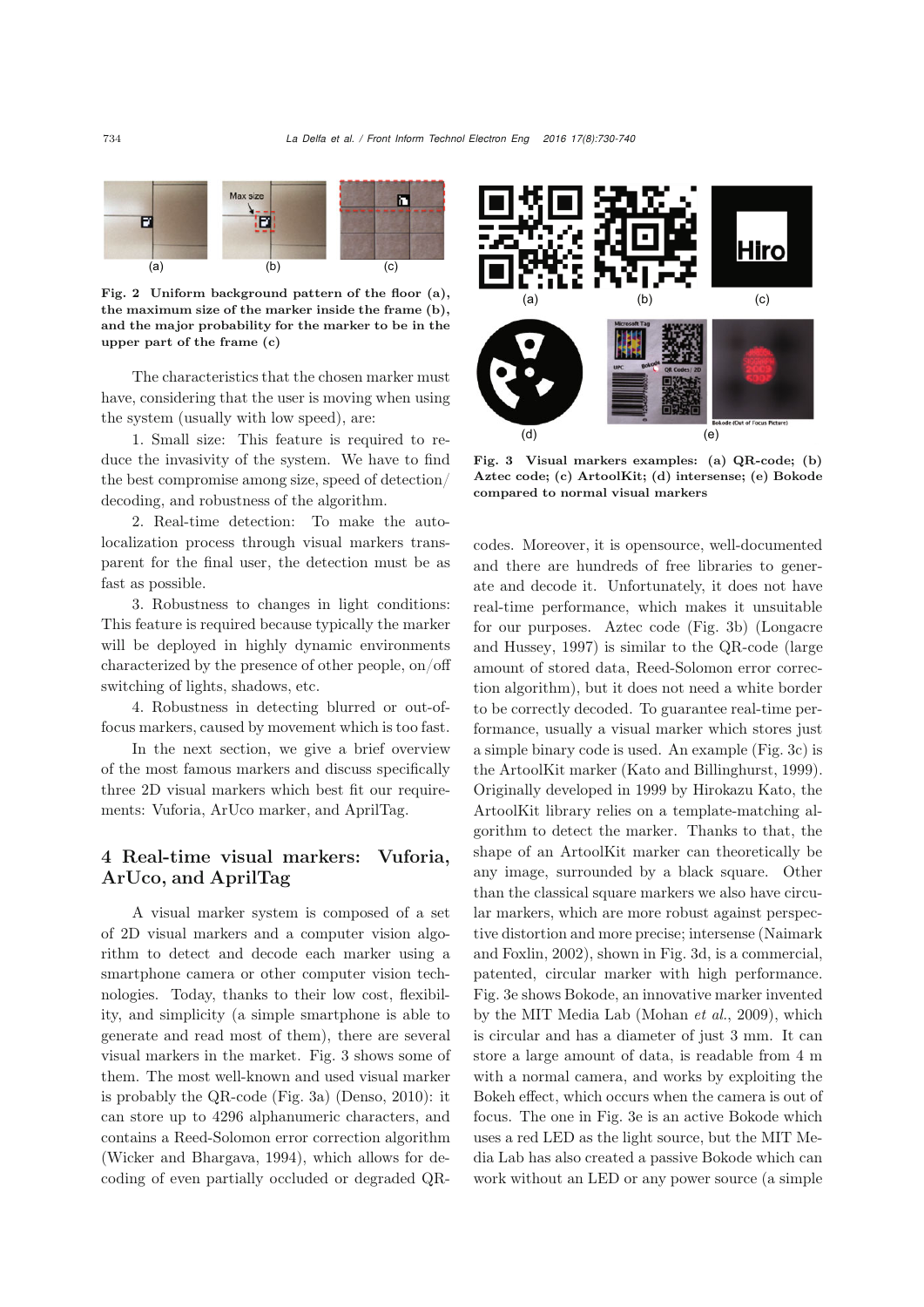reflector is used). The analysis of the visual markers' state of the art leads us to restrict the choice of the best one that fits our requirements (first of which is the detection speed) to three possible candidates, which are shown in Fig. 4.

We have chosen these markers also because they can be freely used through opensource and well-documented libraries (AprilTag and ArUco) or free SDKs (Vuforia) and they are portable to all the major platforms. In the following, we give an overview of their features, strengths, and weaknesses. We tested the markers in light (Fig. 5a), medium (Fig. 5b), dark floor patterns (Fig. 5c), and in various light conditions. To facilitate the detection we added a little white border around the markers. The tests were performed with an iPhone 5S. Moreover, to face the problem of the absence during the test phase of any tool to objectively evaluate/ compare the performance of each marker in a simple and rapid way, we started the design of a prototype to simplify the benchmarks. We give an overview of this in Section 4.4.



Fig. 4 Vuforia frame marker (a), ArUco marker (b), and AprilTag (c)



Fig. 5 Light (a), medium (b), and dark (c) floor patterns

#### 4.1 Vuforia marker

Vuforia is an augmented reality multiplatform SDK developed and maintained by Qualcomm. It is very powerful and offers to the developers a lot of functionalities such as object recognition, image recognition, and shape and text recognition. Moreover, the Vuforia SDK can detect and estimate the pose (with respect to the camera) of a special visual marker called the frame marker (Fig. 4a), which we can use for our indoor localization purpose. There are 512 frame markers, which are not generated by the application but are distributed as an archive. Each one encodes an ID (an integer between 0 and 511) on the binary pattern along the border, needs an area around it (at least twice thicker than the frame marker border), free of graphical elements, and with a good contrast with respect to the black frame. It needs to be entirely visible on the camera image to be detectable, so it has no tolerance to partial occlusions. The internal part of the marker is not used by the algorithm, so it is possible to put inside an image or a logo, which makes the marker more esthetically good-looking than others (but it is important that the internal design should use a contrasting, bright image or pattern in order not to deteriorate the performance of the detection phase). Since we cannot have access to the source code, it is impossible to go deeper on the algorithms used by the SDK. However, by analyzing the API, we can deduce that (1) it is possible to set the size of the marker in the scene, and (2) there are three settings related to the performance of marker detection/decoding:

1. Mode-Optimize-Speed: This option provides a lower resolution (often 640*×*480 pixels, depending on the device) to achieve a higher frame rate and faster detection.

2. Mode-Optimize-Quality: This option provides a significantly higher resolution but a lower frame rate and a slower detection.

3. Mode-Default: This option is typically equivalent to Mode-Optimize-Speed.

We performed some detection/decoding tests for markers of different sizes (6.5 cm*×*6.5 cm, 5.0 cm*×*5.0 cm, 3.2 cm*×*3.2 cm) and different distances between the marker and the camera (80, 100, and 120 cm), in movement and with the smartphone in the palm of the hand, by setting the Mode-Optimize-Quality option. We repeated the tests in several lighting conditions. Our tests show that a marker size of 6.5 cm*×*6.5 cm or 5.0 cm*×*5.0 cm gives good real-time performance for light (Fig. 5a), medium (Fig. 5b), and dark (Fig. 5c) floor patterns in good and average light conditions. The performance gradually gets worse for poor light conditions, and if the size of the marker is reduced to 3.2 cm*×*3.2 cm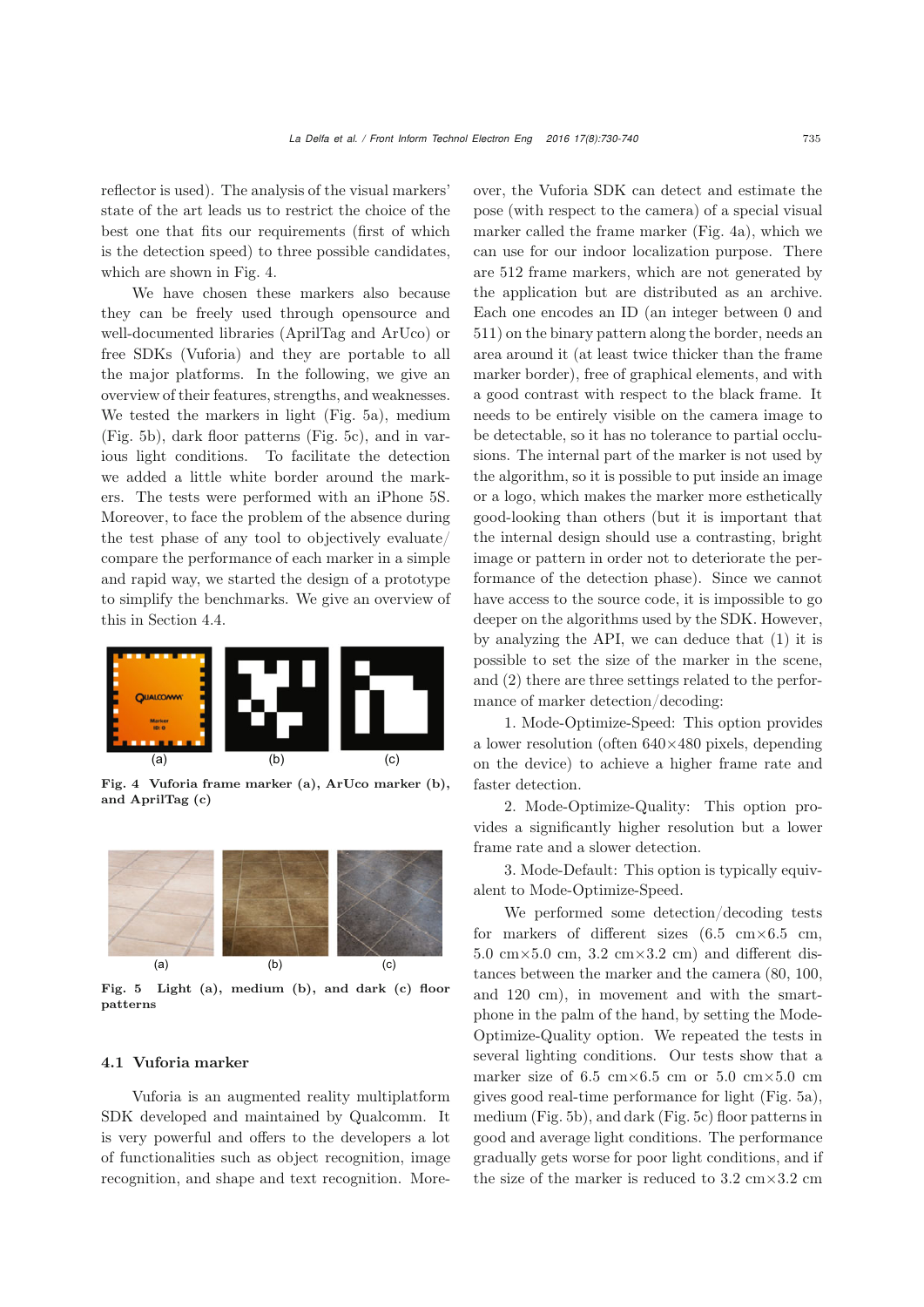(while the distance between the marker and the camera is increased), as shown in Table 1. In summary, despite the quite good overall performance and the fact that the SDK is well maintained by a big company such as Qualcomm, the system has some drawbacks: (1) the source code is not accessible, so it is impossible to modify the algorithms in order to exploit the features of the floor, (2) the number of markers is fixed, which leads to a low flexibility, and (3) it is not possible to much reduce the size of the marker.

Table 1 Qualitative evaluation of Vuforia marker performance

| Marker size<br>$(cm \times cm)$ | Marker-camera<br>distance (cm) | Light condition $*$ |          |          |
|---------------------------------|--------------------------------|---------------------|----------|----------|
|                                 |                                | Good                | Average  | Poor     |
| $6.5\times 6.5$                 | 80                             |                     |          |          |
|                                 | 100                            |                     |          |          |
|                                 | 120                            |                     |          |          |
| $5.0\times5.0$                  | 80                             |                     |          |          |
|                                 | 100                            |                     |          | $\times$ |
|                                 | 120                            |                     |          | $\times$ |
| $3.2\times3.2$                  | 80                             |                     |          | $\times$ |
|                                 | 100                            |                     |          | $\times$ |
|                                 | 120                            |                     | $\times$ | $\times$ |

<sup>∗</sup>'+' indicates that the marker is always decoded, '−' indicates that sometimes the marker is not decoded, and '×' indicates that the marker is never decoded

#### 4.2 ArUco marker

ArUco is a square visual marker realized by the AVA group from the University of Cordoba (Garrido-Jurado *et al.*, 2014). It can be decoded through the ArUco library, which is cross-platform (because it is openCV-based), and opensource (Berkeley software distribution (BSD) license). The library is written in  $C_{++}$ , but it has a Java version and a Python version available. Moreover, it seems to be well maintained by the research group (last update was on July 29, 2016). Different from other similar systems, ArUco does not provide a predefined set of markers: it is possible to generate the desired number of markers, with the desired number of bits  $(n)$  encoded inside each of them. The library maximizes the inter-marker distance (to avoid the situation in which a few erroneous bits in the detection lead to a wrong, but valid, marker) and the number of bit transitions (so there is a smaller probability of confusing the marker with objects inside environments), and, based on the dictionary of generated markers,

proposes an error correction algorithm that allowed by the corrections of a number of errors greater than the current state of the art. It is also possible to estimate the pose of the marker with respect to the camera. To be detectable, an ArUco marker must be entirely visible on the camera image, but it is possible to manage the occlusion by using the ArUco markers board. Since ArUco does not have a fixed number of bits, the performance of the detection/ decoding algorithm varies depending on this parameter, which can be set according to the requirements of our use case: small areas can be covered with few markers, which means that the  $n$  can be reduced. which in turn leads to a faster detection/decoding phase. As before, for Vuforia, we performed some detection/decoding tests for different sizes of markers (but the same size of Vuforia markers) and different distances between the marker and the camera, under the same conditions. We chose to generate 512 AruCo markers, with  $n = 4$ . We also set the capture resolution to 640*×*480, and the focus mode to an optimal value. We repeated the tests in several lighting conditions, and in three types of floor: light (Fig. 5a), medium (Fig. 5b), and dark (Fig. 5c). Our tests show that ArUco works very well in any light condition for a marker size of 6.5 cm*×*6.5 cm or 5.0 cm*×*5.0 cm with a distance between the marker and the camera of 80, 100, and 120 cm with any type of floor pattern. The performance is a little worse (Table 2) (but better than that of Vuforia) if we reduce the size of the marker to 3.2 cm*×*3.2 cm or increase the distance between the marker and the camera to 120 cm, for average and poor light conditions. ArUco source code is accessible for the developer, so it is possible to modify the algorithms in order to adapt them to the scenario described in Section 3. Also, the fact that the number of markers and bits can be set as different values considerably increases the high flexibility of the system. In conclusion, ArUco is a good choice for an indoor localization system with visual markers deployed on the floor, when the requirements are high flexibility and good real-time performance.

### 4.3 AprilTag

AprilTag is a square visual marker developed for robotic applications by Olson (2011), in the APRIL Robotic Laboratory at the University of Michigan. The opensource library allows the detection of an AprilTag in an image, the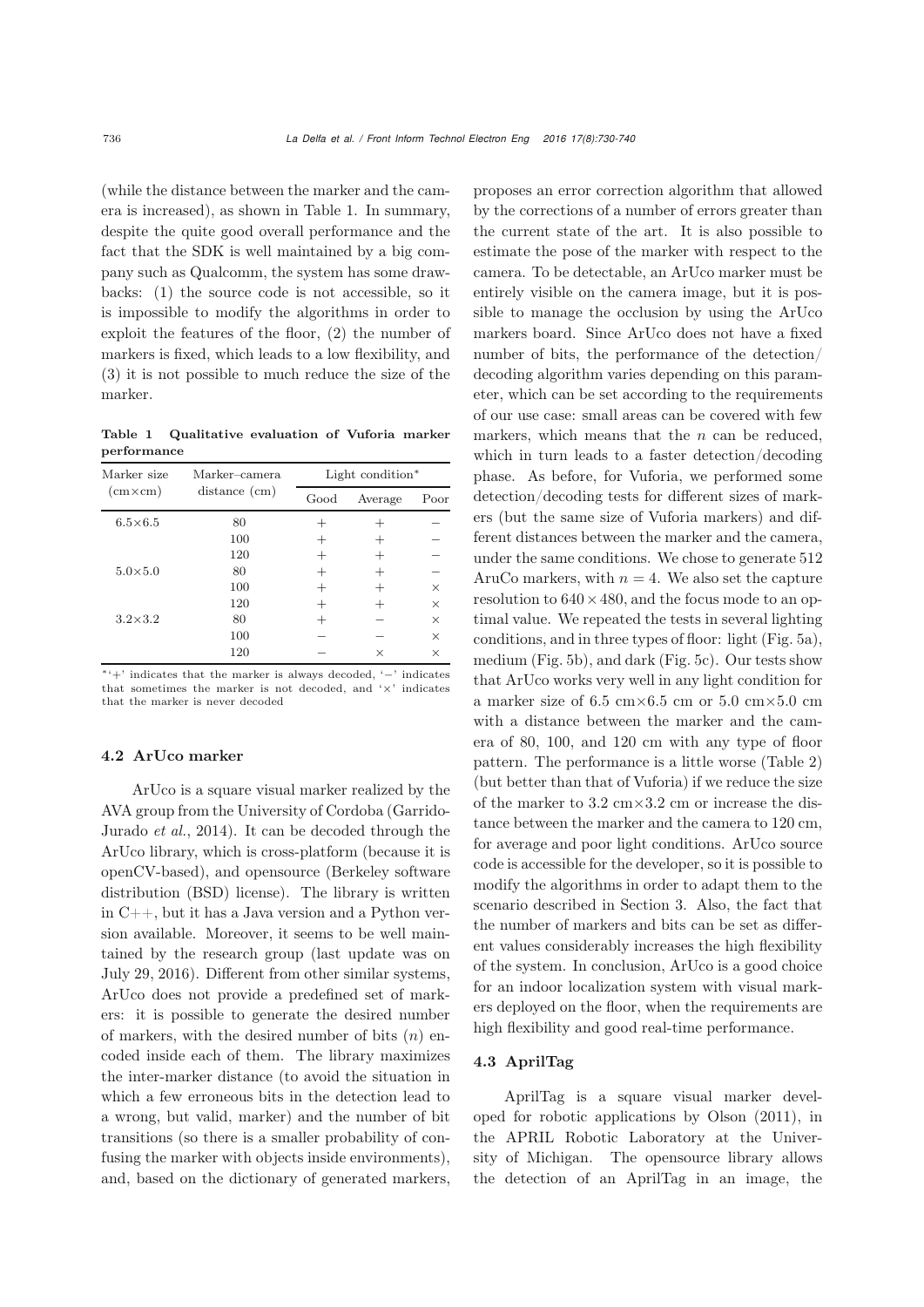Table 2 Qualitative evaluation of ArUco marker performance

| Marker size<br>$(cm \times cm)$ | Marker-camera<br>distance (cm) | Light condition $*$ |         |      |
|---------------------------------|--------------------------------|---------------------|---------|------|
|                                 |                                | Good                | Average | Poor |
| $6.5\times 6.5$                 | 80                             |                     |         |      |
|                                 | 100                            |                     |         |      |
|                                 | 120                            |                     |         |      |
| $5.0 \times 5.0$                | 80                             |                     |         |      |
|                                 | 100                            |                     |         |      |
|                                 | 120                            |                     |         |      |
| $3.2\times3.2$                  | 80                             |                     |         |      |
|                                 | 100                            |                     |         |      |
|                                 | 120                            |                     |         | ×    |

<sup>∗</sup>'+' indicates that the marker is always decoded, '−' indicates that sometimes the marker is not decoded, and '×' indicates that the marker is never decoded

decoding of the ID of the marker, and the estimation of its 3D pose and orientation with respect to the camera. The library is written in pure C with no external dependencies, and appears to be welldocumented and well-maintained (last version update was on Mar. 18, 2015), robust to changes in the light condition and view angles, and with good realtime performance. We performed some detection/ decoding tests by choosing the recommended pregenerated markers family 36h11 (36 bit markers with the minimum hamming distance between codes of 11), which consists of 518 markers, and using the same marker size, marker–camera distances, and conditions as in the previous Vuforia and ArUco cases. For the tests, we used the AprilTag iOS application, developed by Olson (2011) and available on the US Apple Store for free. The application allows the user to set some parameters:

1. Decimation (1–4): It allows the reduction of the resolution of the analyzed image.

2. Refined Tag Positions  $(On/Off)$ : If it is set to On, the algorithm spends more time trying to precisely localize tags.

3. Refined Tag Decodes (On/Off): If it is set to On, the algorithm spends more time trying to decode tags.

4. Camera Focus (from 0 to 1): It allows one to arbitrarily set the focus to a given value.

Since the most important requirement for our scenario is the detection/decoding speed, we set both Refined Tag Positions and Refined Tag Decodes options to Off, the Camera Focus to the optimal value for our scenario, and Decimation to the maximum value. The results show that AprilTag works very

well in all tested light conditions, for almost all tested sizes and marker–camera distances, and on any type of floor, as shown in Table 3. We also analyzed the library performance with different orientations of the marker with respect to the smartphone's camera. Experimental results from AprilTag's authors show that, if  $\phi$  is the angle between the marker's normal vector and the vector to the camera ( $\phi = 0^{\circ}$ means that the marker is parallel to the camera, and  $\phi = 90^{\circ}$  means that the marker is out of view of the camera), the library is able to detect markers for a large range of  $\phi$ , approximately from  $0°$  to  $80°$ , as verified by Olson (2011) who used a ray tracer to generate images with a known ground truth. These results were confirmed by our qualitative tests performed with markers deployed on the floor in different light conditions and for different marker sizes and distances between the marker and the camera, by varying  $\phi$  from 0° to 90° with a step of 15°. As shown in Table 4, if the library is able to detect the marker for  $\phi = 0^{\circ}$ , then it is almost always able to detect such a marker for a  $\phi$  which ranges from 0° to 75◦. Such tests were not performed for a marker size of 3.2 cm*×*3.2 cm because in this case, sometimes (i.e., in poor light conditions) the marker is not decoded.

Table 3 Qualitative evaluation of AprilTag performance

| Marker size<br>$(cm \times cm)$ | Marker-camera<br>distance (cm) | Light condition* |         |      |
|---------------------------------|--------------------------------|------------------|---------|------|
|                                 |                                | Good             | Average | Poor |
| $6.5 \times 6.5$                | 80                             |                  |         |      |
|                                 | 100                            |                  |         |      |
|                                 | 120                            |                  |         |      |
| $5.0 \times 5.0$                | 80                             |                  |         |      |
|                                 | 100                            |                  |         |      |
|                                 | 120                            |                  |         |      |
| $3.2\times3.2$                  | 80                             |                  |         |      |
|                                 | 100                            |                  |         |      |
|                                 | 120                            |                  |         |      |

<sup>∗</sup>'+' indicates that the marker is always decoded, and '−' indicates that sometimes the marker is not decoded

Finally, we faced the problem of false positives (marker detected but decoded wrongly). According to our tests, the false positive rate for our situation of deployment is really low, which makes the whole system very robust to such a kind of error. Moreover, in a hybrid system which combines different localization technologies, these errors can be avoided, simply by considering that if the system knows the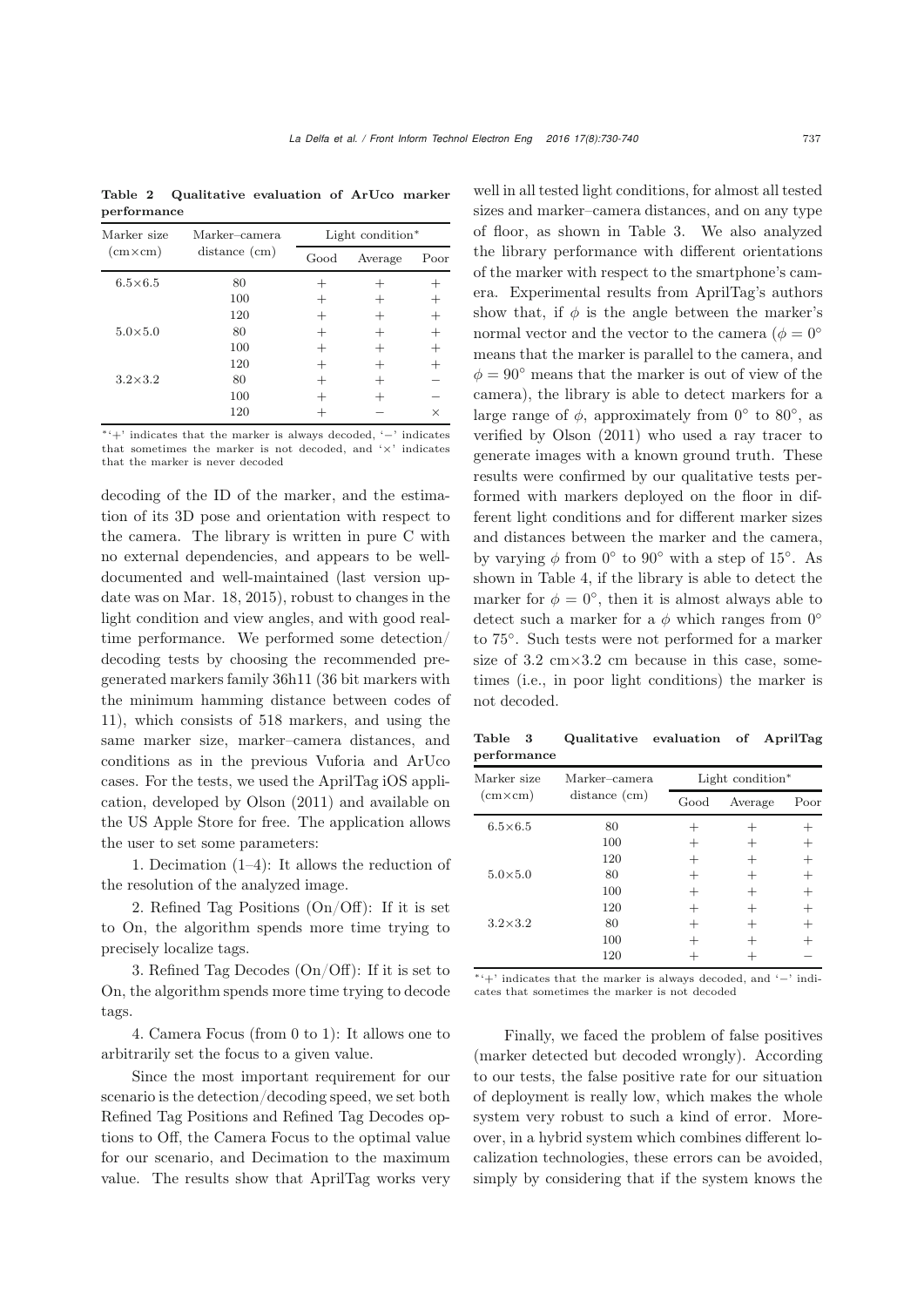area where the user is located, the decoded marker may belong to a small subset of markers (i.e., all the markers deployed on such an area): the probability that the marker is wrongly decoded and concurrently belongs to this subset is close to zero.

Table 4 Qualitative evaluation of AprilTag performance for various *φ*'s

| Light condition* |          |          |
|------------------|----------|----------|
| Good             | Average  | Poor     |
|                  |          |          |
|                  |          |          |
|                  |          |          |
|                  |          |          |
|                  |          |          |
|                  |          | $\times$ |
| $\times$         | $\times$ | $\times$ |
|                  |          |          |

∗ Marker–camera distance: 80, 100, and 120 cm; marker size:  $6.5 \text{ cm} \times 6.5 \text{ cm}$  and  $5.0 \text{ cm} \times 5.0 \text{ cm}$ . '+' indicates that the marker is always decoded, '−' indicates that sometimes the marker is not decoded, and ' $\times$ ' indicates that the marker is never decoded

In conclusion, the availability of the source code (which allows the developer to modify the algorithms in order to adapt them to the floor features), the speed of the system, the robustness to errors, and the small marker size make AprilTag the best choice for an indoor, marker-based localization system when flexibility on the number of markers is not required.

#### 4.4 Benchmarking tool concept

In our analysis we need to measure how Vuforia, ArUco, and AprilTag libraries respond to the variation of parameters such as the lighting condition, floor pattern, blurring levels, and marker– camera distances. Moreover, it is necessary to perform all these measurements in movement, with the device on the palm of the hand. To speed up our future work on visual markers, and make it more accurate, objective, and repeatable, we began the design phase of a simulation software tool that, through a visual interface, and with the device (i.e., its camera) in a fixed position, will make it possible to:

1. simulate the variation of the environmental testing parameters (luminosity and blurring level),

2. simulate the variation of the parameters related to the marker (size of the marker, marker– camera distance, and background—in terms of color and pattern—where the marker is placed), and

3. simulate marker detection/decoding with the device in movement.

The development of this tool (the concept is shown in Fig. 6) will lead to a significant reduction of the benchmarking time, and we think it will help many researchers and developers choose the marker that best fits their requirements.



Fig. 6 Benchmarking tool rendering

# 5 Conclusions and future work

In this paper, we addressed the problem of choosing the best marker for an indoor navigation system with visual markers deployed on the floor. While focusing to some extent on marker-based computer vision approaches, we analyzed the particular use case of markers deployed on the floor. The analysis led us to choose three visual markers which have features and performance that match our scenario: Vuforia marker, ArUco marker, and AprilTag. Among them, AprilTag and ArUco have very good overall real-time performance in any tested light condition and floor pattern, for all tested marker sizes. They are also opensource and cross-platform. While AprilTag seems to be a little quicker than ArUco and allows more reduction in the marker size than ArUco (while preserving overall performance), ArUco gives better flexibility because it allows the generation of the exact number of markers we require, with the exact desired number of bits. We are planning to realize a proof of the concept of our indoor localization system using both ArUco and AprilTag, to test the approach better in real situations with both markers, and to exploit the features of the floor. The goal is to reduce the size of the marker (so the system can be less invasive) and enhance the speed. Moreover, we are investigating the possibility of mixing this technique with dead reckoning, to track the user between markers, and with BLE, to (1) perform a raw background localization and (2) segment large areas into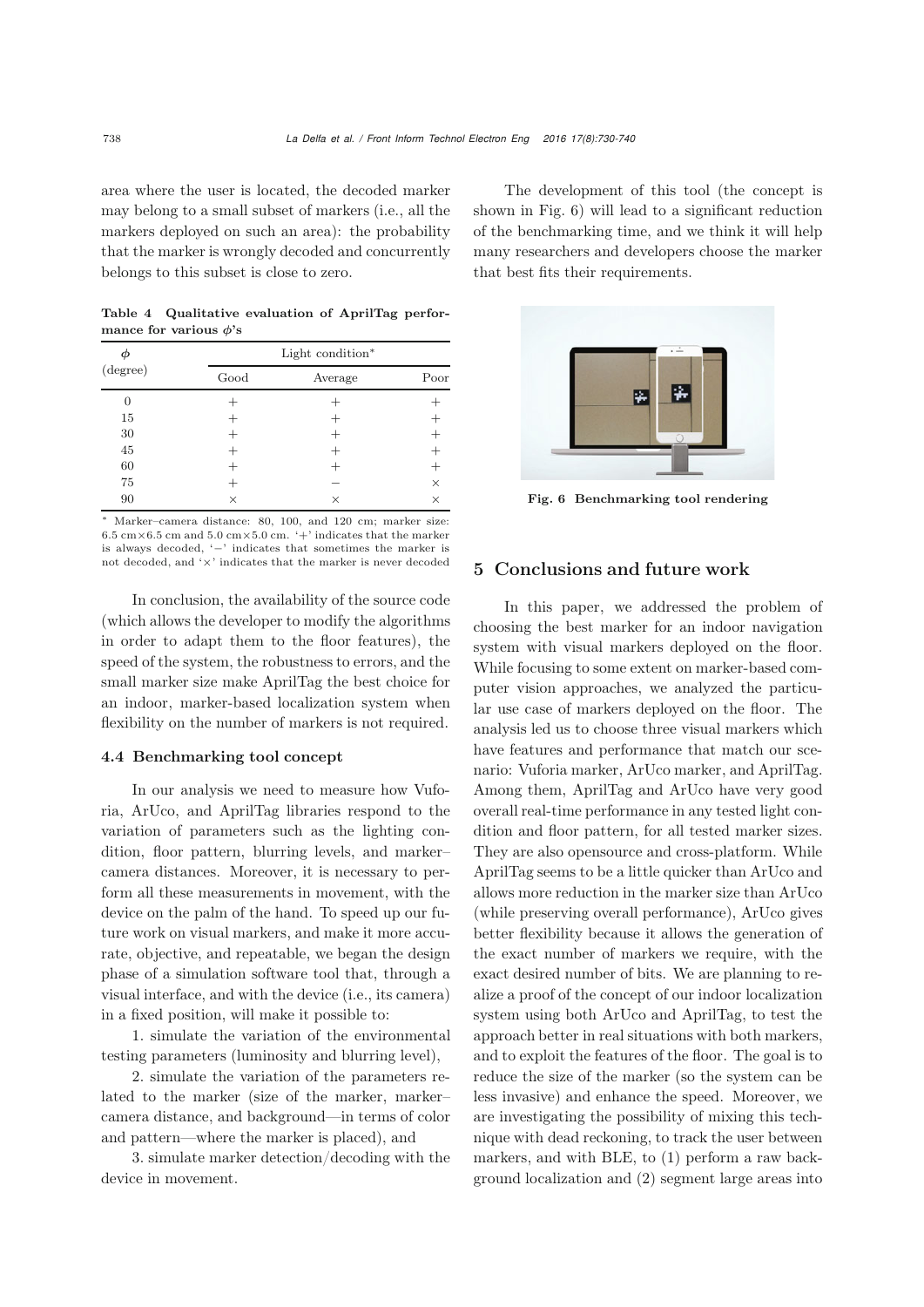smaller areas in order to reuse the same set of markers. Also, we are working on the realization of a set of tools for rapid and accurate benchmarking.

#### References

- Aider, O.A., Hoppenot, P., Colle, E., 2005. A modelbased method for indoor mobile robot localization using monocular vision and straight-line correspondences. *Robot. Auton. Syst.*, 52(2):229-246.
- Arias, S., April, S., 2011. Visual Tag Recognition for Indoor Positioning. MS Thesis, Universitat Politècnica de Catalunya, Catalonia, Spain.
- Bajo, J., de Paz, J.F., Villarrubia, G., *et al.*, 2015. Selforganizing architecture for information fusion in distributed sensor networks. *Int. J. Distrib. Sens. Netw.*, 11(3):1-13. http://dx.doi.org/10.1155/2015/231073
- Beauregard, S., Haas, H., 2006. Pedestrian dead reckoning: a basis for personal positioning. Proc. 3rd Workshop on Positioning, Navigation and Communication, p.27-35. http://dx.doi.org/10.1186/1687-6180-2014-65
- Bitsch Link, J.A., Gerdsmeier, F., Smith, P., *et al.*, 2012. Indoor navigation on wheels (and on foot) using smartphones. Proc. Int. Conf. on Indoor Positioning and Indoor Navigation, p.1-10. http://dx.doi.org/10.1109/IPIN.2012.6418931
- Buchman, A., Lung, C., 2013. Received signal strength based room level accuracy indoor localisation method. IEEE Int. Conf. on Cognitive Infocommunications, p.103-108.

http://dx.doi.org/10.1109/CogInfoCom.2013.6719222

- Chandgadkar, A., Knottenbelt, W., 2013 An Indoor Navigation System for Smartphones. MS Thesis, Imperial College London, London, UK.
- Constandache, I., Choudhury, R.R., Rhee, I., 2010. Towards mobile phone localization without war-driving. Proc. IEEE Int. Conf. on Computer Communications, p.1-9. http://dx.doi.org/10.1109/INFCOM.2010.5462058
- Danakis, C., Afgani, M., Povey, G., *et al.*, 2012. Using a CMOS camera sensor for visible light communication. IEEE Global Communications Conf., p.1244-1248. http://dx.doi.org/10.1109/GLOCOMW.2012.6477759
- Denso, W., 2010. QR-Code Standard. Available from http:// www.denso-wave.com/qrcode/qrstandard-e.html
- Ecklbauer, B.L., 2014. A Mobile Positioning System for Android Based on Visual Markers. PhD Thesis, University of North Texas, Hagenberg, Austria.
- Fuchs, C., Aschenbruck, N., Martini, P., *et al.*, 2011. Indoor tracking for mission critical scenarios: a survey. *Pervas. Mob. Comput.*, 7(1):1-15.
	- http://dx.doi.org/10.1016/j.pmcj.2010.07.001
- Garrido-Jurado, S., Muñoz-Salinas, R., Madrid-Cuevas, F.J., *et al.*, 2014. Automatic generation and detection of highly reliable fiducial markers under occlusion. *Patt. Recogn.*, 47(6):2280-2292. http://dx.doi.org/10.1016/j.patcog.2014.01.005
- Han, D., Jung, S., Lee, M., *et al.*, 2014. Building a practical Wi-Fi-based indoor navigation system. *IEEE Pervas. Comput.*, 13(2):72-79. http://dx.doi.org/10.1109/MPRV.2014.24
- Haverinen, J., Kemppainen, A., 2009. A global selflocalization technique utilizing local anomalies of the ambient magnetic field. Int. Conf. on Robotics and Automation, p.3142-3147. http://dx.doi.org/10.1109/ROBOT.2009.5152885
- Jovicic, A., Li, J., Richardson, T., 2013. Visible light communication: opportunities, challenges and the path to market. *IEEE Commun. Mag.*, 51(12):26-32. http://dx.doi.org/10.1109/MCOM.2013.6685754
- Kato, H., Billinghurst, M., 1999. Marker tracking and HMD calibration for a video-based augmented reality conferencing system. Proc. 2nd IEEE ACM Int. Workshop on Augmented Reality, p.85-94.

http://dx.doi.org/10.1109/IWAR.1999.803809

- La Delfa, G.C., Catania, V., 2014. Accurate indoor navigation using smartphone, bluetooth low energy and visual tags. Proc. 2nd Conf. on Mobile and Information Technologies in Medicine, p.1-4.
- La Delfa, G.C., Catania, V., Monteleone, S., *et al.*, 2015. Computer vision based indoor navigation: a visual markers evaluation. 6th Int. Symp. on Ambient Intelligence-Software and Applications, p.165-173. http://dx.doi.org/10.1007/978-3-319-19695-4\_17
- Li, F., Zhao, C., Ding, G., *et al.*, 2012. A reliable and accurate indoor localization method using phone inertial sensors. Proc. ACM Conf. on Ubiquitous Computing, p.421-430. http://dx.doi.org/10.1145/2370216.2370280
- Liu, Y., Wang, Q., Liu, J., *et al.*, 2012. MCMC-based indoor localization with a smart phone and sparse WiFi access points. IEEE Int. Conf. on Pervasive Computing and Communications Workshops, p.247-252. http://dx.doi.org/10.1109/PerComW.2012.6197488
- Liu, Y., Dashti, M., Zhang, J., 2013. Indoor localization on mobile phone platforms using embedded inertial sensors. 10th Workshop on Positioning Navigation and Communication, p.1-5.
- http://dx.doi.org/10.1109/WPNC.2013.6533266 Longacre, A., Hussey, R., 1997. Two Dimensional Data Encoding Structure and Symbology for Use with Optical Readers. US Patent 5 591 956.
- Mandal, A., Lopes, C.V., Givargis, T., *et al.*, 2005. Beep: 3D indoor positioning using audible sound. IEEE 2nd Consumer Communications and Networking Conf., p.348- 353. http://dx.doi.org/10.1109/CCNC.2005.1405195
- Martin, P., Ho, B.J., Grupen, N., *et al.*, 2014. An iBeacon primer for indoor localization: demo abstract. Proc. 1st ACM Conf. on Embedded Systems for Energy-Efficient Buildings, p.190-191.
	- http://dx.doi.org/10.1145/2674061.2675028
- Mautz, R., 2012. Indoor Positioning Technologies. Südwestdeutscher Verlag für Hochschulschriften.
- Meingast, M., Geyer, C., Sastry, S., 2005. Geometric models of rolling-shutter cameras. Computer Vision and Pattern Recognition, ePrint Archive, arXiv:cs/0503076. Available from http://arxiv.org/abs/cs/0503076
- Mohan, A., Woo, G., Hiura, S., *et al.*, 2009. Bokode: imperceptible visual tags for camera based interaction from a distance. *ACM Trans. Graph.*, 28(3):98.1-98.8. http://dx.doi.org/10.1145/1576246.1531404
- Mulloni, A., Wagner, D., Barakonyi, I., *et al.*, 2009. Indoor positioning and navigation with camera phones. *IEEE Pervas. Comput.*, 8(2):22-31. http://dx.doi.org/10.1109/MPRV.2009.30